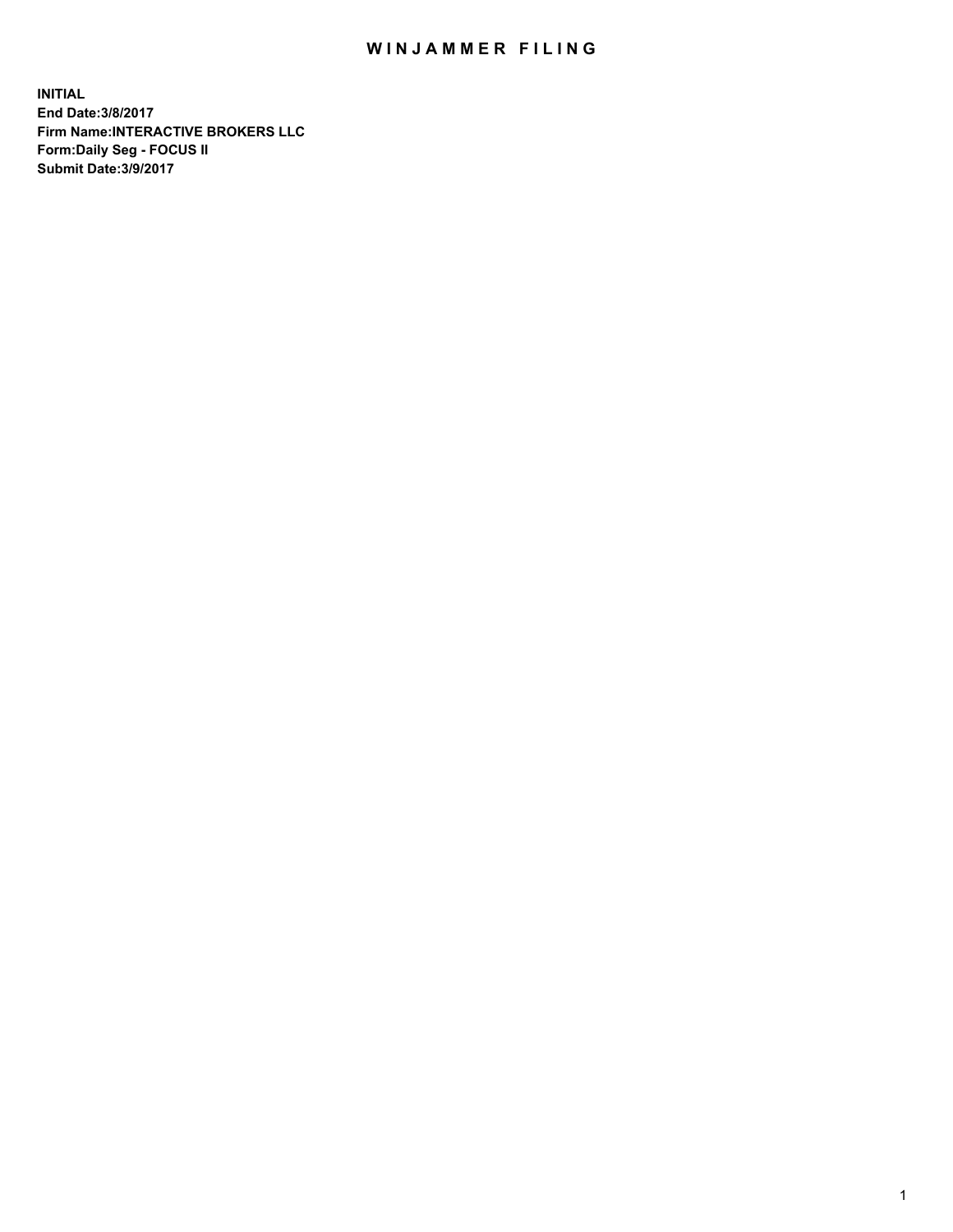## **INITIAL End Date:3/8/2017 Firm Name:INTERACTIVE BROKERS LLC Form:Daily Seg - FOCUS II Submit Date:3/9/2017 Daily Segregation - Cover Page**

| Name of Company<br><b>Contact Name</b><br><b>Contact Phone Number</b><br><b>Contact Email Address</b>                                                                                                                                                                                                                          | <b>INTERACTIVE BROKERS LLC</b><br>James Menicucci<br>203-618-8085<br>jmenicucci@interactivebrokers.c<br>om |
|--------------------------------------------------------------------------------------------------------------------------------------------------------------------------------------------------------------------------------------------------------------------------------------------------------------------------------|------------------------------------------------------------------------------------------------------------|
| FCM's Customer Segregated Funds Residual Interest Target (choose one):<br>a. Minimum dollar amount: ; or<br>b. Minimum percentage of customer segregated funds required:%; or<br>c. Dollar amount range between: and; or<br>d. Percentage range of customer segregated funds required between:% and%.                          | $\overline{\mathbf{0}}$<br>$\overline{\mathbf{0}}$<br>155,000,000 245,000,000<br>00                        |
| FCM's Customer Secured Amount Funds Residual Interest Target (choose one):<br>a. Minimum dollar amount: ; or<br>b. Minimum percentage of customer secured funds required:%; or<br>c. Dollar amount range between: and; or<br>d. Percentage range of customer secured funds required between: % and %.                          | $\overline{\mathbf{0}}$<br>0<br>80,000,000 120,000,000<br>00                                               |
| FCM's Cleared Swaps Customer Collateral Residual Interest Target (choose one):<br>a. Minimum dollar amount: ; or<br>b. Minimum percentage of cleared swaps customer collateral required:% ; or<br>c. Dollar amount range between: and; or<br>d. Percentage range of cleared swaps customer collateral required between:% and%. | $\overline{\mathbf{0}}$<br>$\underline{\mathbf{0}}$<br>0 <sub>0</sub><br>0 <sub>0</sub>                    |

Attach supporting documents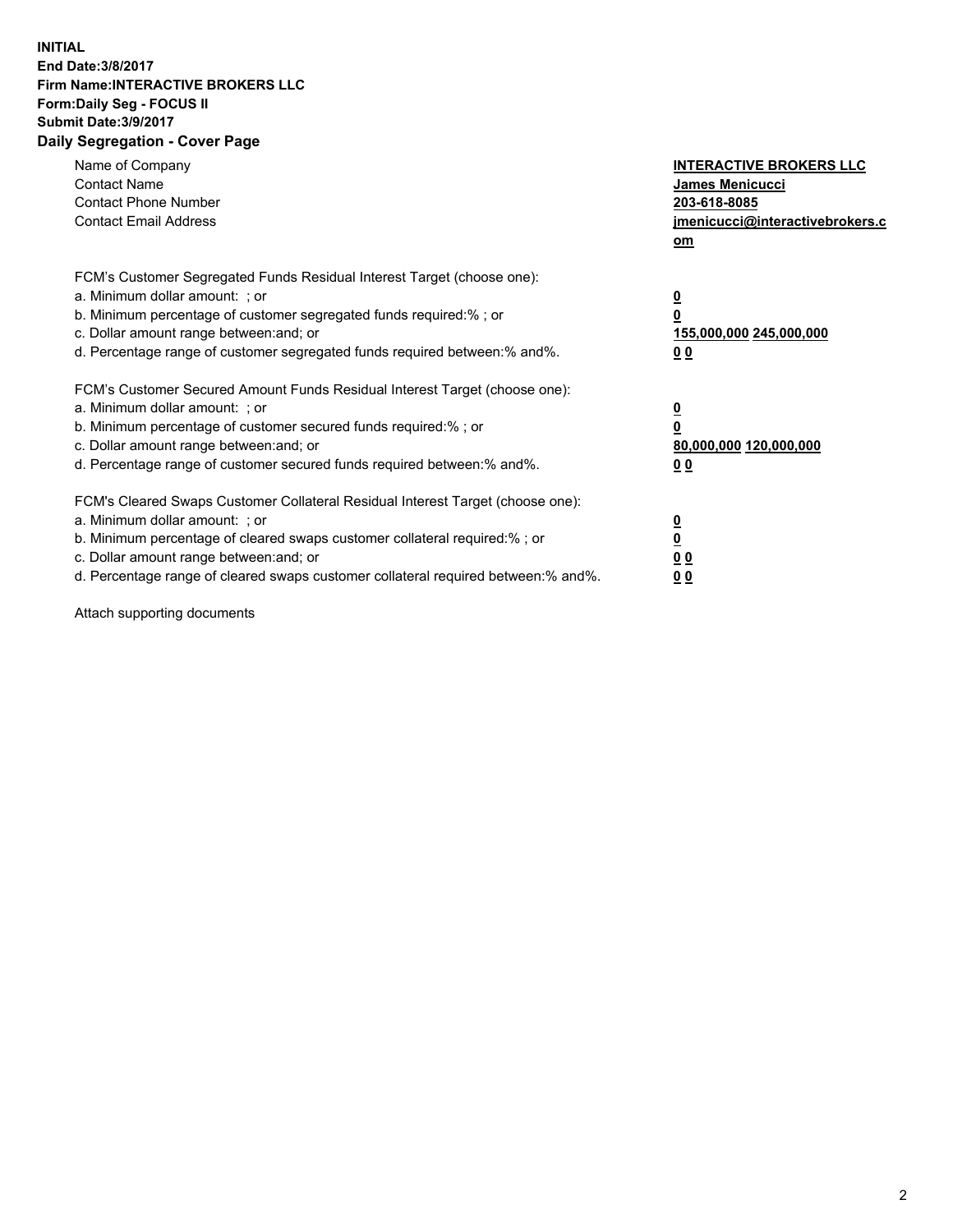## **INITIAL End Date:3/8/2017 Firm Name:INTERACTIVE BROKERS LLC Form:Daily Seg - FOCUS II Submit Date:3/9/2017 Daily Segregation - Secured Amounts**

|     | Foreign Futures and Foreign Options Secured Amounts                                                        |                                  |
|-----|------------------------------------------------------------------------------------------------------------|----------------------------------|
|     | Amount required to be set aside pursuant to law, rule or regulation of a foreign                           | $0$ [7305]                       |
|     | government or a rule of a self-regulatory organization authorized thereunder                               |                                  |
| 1.  | Net ledger balance - Foreign Futures and Foreign Option Trading - All Customers                            |                                  |
|     | A. Cash                                                                                                    | 350, 372, 116 [7315]             |
|     | B. Securities (at market)                                                                                  | $0$ [7317]                       |
| 2.  | Net unrealized profit (loss) in open futures contracts traded on a foreign board of trade                  | 12,493,857 [7325]                |
| 3.  | Exchange traded options                                                                                    |                                  |
|     | a. Market value of open option contracts purchased on a foreign board of trade                             | 179,425 [7335]                   |
|     | b. Market value of open contracts granted (sold) on a foreign board of trade                               | $-20,463$ [7337]                 |
| 4.  | Net equity (deficit) (add lines 1. 2. and 3.)                                                              | 363,024,935 [7345]               |
| 5.  | Account liquidating to a deficit and account with a debit balances - gross amount                          | 60,940 [7351]                    |
|     | Less: amount offset by customer owned securities                                                           | 0 [7352] 60,940 [7354]           |
| 6.  | Amount required to be set aside as the secured amount - Net Liquidating Equity                             | 363,085,875 [7355]               |
|     | Method (add lines 4 and 5)                                                                                 |                                  |
| 7.  | Greater of amount required to be set aside pursuant to foreign jurisdiction (above) or line                | 363,085,875 [7360]               |
|     | 6.                                                                                                         |                                  |
|     | FUNDS DEPOSITED IN SEPARATE REGULATION 30.7 ACCOUNTS                                                       |                                  |
| 1.  | Cash in banks                                                                                              |                                  |
|     | A. Banks located in the United States                                                                      | 4,000,000 [7500]                 |
|     | B. Other banks qualified under Regulation 30.7                                                             | 0 [7520] 4,000,000 [7530]        |
| 2.  | Securities                                                                                                 |                                  |
|     | A. In safekeeping with banks located in the United States                                                  | 416,310,525 [7540]               |
|     | B. In safekeeping with other banks qualified under Regulation 30.7                                         | 0 [7560] 416,310,525 [7570]      |
| 3.  | Equities with registered futures commission merchants                                                      |                                  |
|     | A. Cash                                                                                                    | $0$ [7580]                       |
|     | <b>B.</b> Securities                                                                                       | $0$ [7590]                       |
|     | C. Unrealized gain (loss) on open futures contracts                                                        | $0$ [7600]                       |
|     | D. Value of long option contracts                                                                          | $0$ [7610]                       |
|     | E. Value of short option contracts                                                                         | 0 [7615] 0 [7620]                |
| 4.  | Amounts held by clearing organizations of foreign boards of trade                                          |                                  |
|     | A. Cash                                                                                                    | $0$ [7640]                       |
|     | <b>B.</b> Securities                                                                                       | $0$ [7650]                       |
|     | C. Amount due to (from) clearing organization - daily variation                                            | $0$ [7660]                       |
|     | D. Value of long option contracts                                                                          | $0$ [7670]                       |
|     | E. Value of short option contracts                                                                         | 0 [7675] 0 [7680]                |
| 5.  | Amounts held by members of foreign boards of trade                                                         |                                  |
|     | A. Cash                                                                                                    | 69,688,006 [7700]                |
|     | <b>B.</b> Securities                                                                                       | $0$ [7710]                       |
|     | C. Unrealized gain (loss) on open futures contracts                                                        | 2,455,748 [7720]                 |
|     | D. Value of long option contracts                                                                          | 179,425 [7730]                   |
|     | E. Value of short option contracts                                                                         | -20,463 [7735] 72,302,716 [7740] |
| 6.  | Amounts with other depositories designated by a foreign board of trade                                     | 0 [7760]                         |
| 7.  | Segregated funds on hand                                                                                   | $0$ [7765]                       |
| 8.  | Total funds in separate section 30.7 accounts                                                              | 492,613,241 [7770]               |
| 9.  | Excess (deficiency) Set Aside for Secured Amount (subtract line 7 Secured Statement<br>Page 1 from Line 8) | 129,527,366 [7380]               |
| 10. | Management Target Amount for Excess funds in separate section 30.7 accounts                                | 80,000,000 [7780]                |
| 11. | Excess (deficiency) funds in separate 30.7 accounts over (under) Management Target                         | 49,527,366 [7785]                |
|     |                                                                                                            |                                  |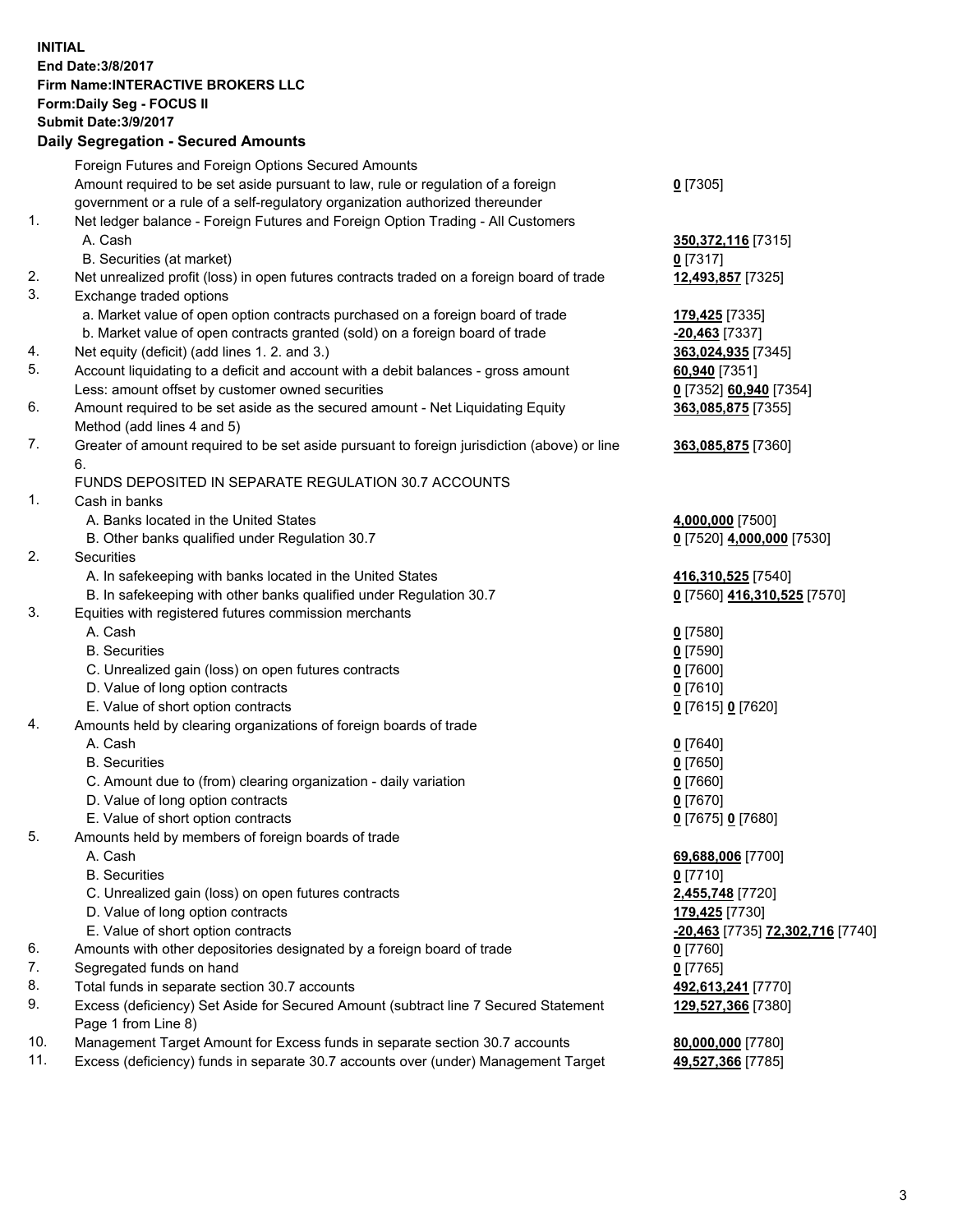**INITIAL End Date:3/8/2017 Firm Name:INTERACTIVE BROKERS LLC Form:Daily Seg - FOCUS II Submit Date:3/9/2017 Daily Segregation - Segregation Statement** SEGREGATION REQUIREMENTS(Section 4d(2) of the CEAct) 1. Net ledger balance A. Cash **3,437,462,691** [7010] B. Securities (at market) **0** [7020] 2. Net unrealized profit (loss) in open futures contracts traded on a contract market **-170,146,450** [7030] 3. Exchange traded options A. Add market value of open option contracts purchased on a contract market **150,989,274** [7032] B. Deduct market value of open option contracts granted (sold) on a contract market **-264,775,130** [7033] 4. Net equity (deficit) (add lines 1, 2 and 3) **3,153,530,385** [7040] 5. Accounts liquidating to a deficit and accounts with debit balances - gross amount **741,890** [7045] Less: amount offset by customer securities **0** [7047] **741,890** [7050] 6. Amount required to be segregated (add lines 4 and 5) **3,154,272,275** [7060] FUNDS IN SEGREGATED ACCOUNTS 7. Deposited in segregated funds bank accounts A. Cash **49,587,940** [7070] B. Securities representing investments of customers' funds (at market) **2,030,739,525** [7080] C. Securities held for particular customers or option customers in lieu of cash (at market) **0** [7090] 8. Margins on deposit with derivatives clearing organizations of contract markets A. Cash **18,416,288** [7100] B. Securities representing investments of customers' funds (at market) **1,407,510,755** [7110] C. Securities held for particular customers or option customers in lieu of cash (at market) **0** [7120] 9. Net settlement from (to) derivatives clearing organizations of contract markets **338,080** [7130] 10. Exchange traded options A. Value of open long option contracts **151,155,158** [7132] B. Value of open short option contracts **-264,964,564** [7133] 11. Net equities with other FCMs A. Net liquidating equity **0** [7140] B. Securities representing investments of customers' funds (at market) **0** [7160] C. Securities held for particular customers or option customers in lieu of cash (at market) **0** [7170] 12. Segregated funds on hand **0** [7150] 13. Total amount in segregation (add lines 7 through 12) **3,392,783,182** [7180] 14. Excess (deficiency) funds in segregation (subtract line 6 from line 13) **238,510,907** [7190] 15. Management Target Amount for Excess funds in segregation **155,000,000** [7194] **83,510,907** [7198]

16. Excess (deficiency) funds in segregation over (under) Management Target Amount Excess